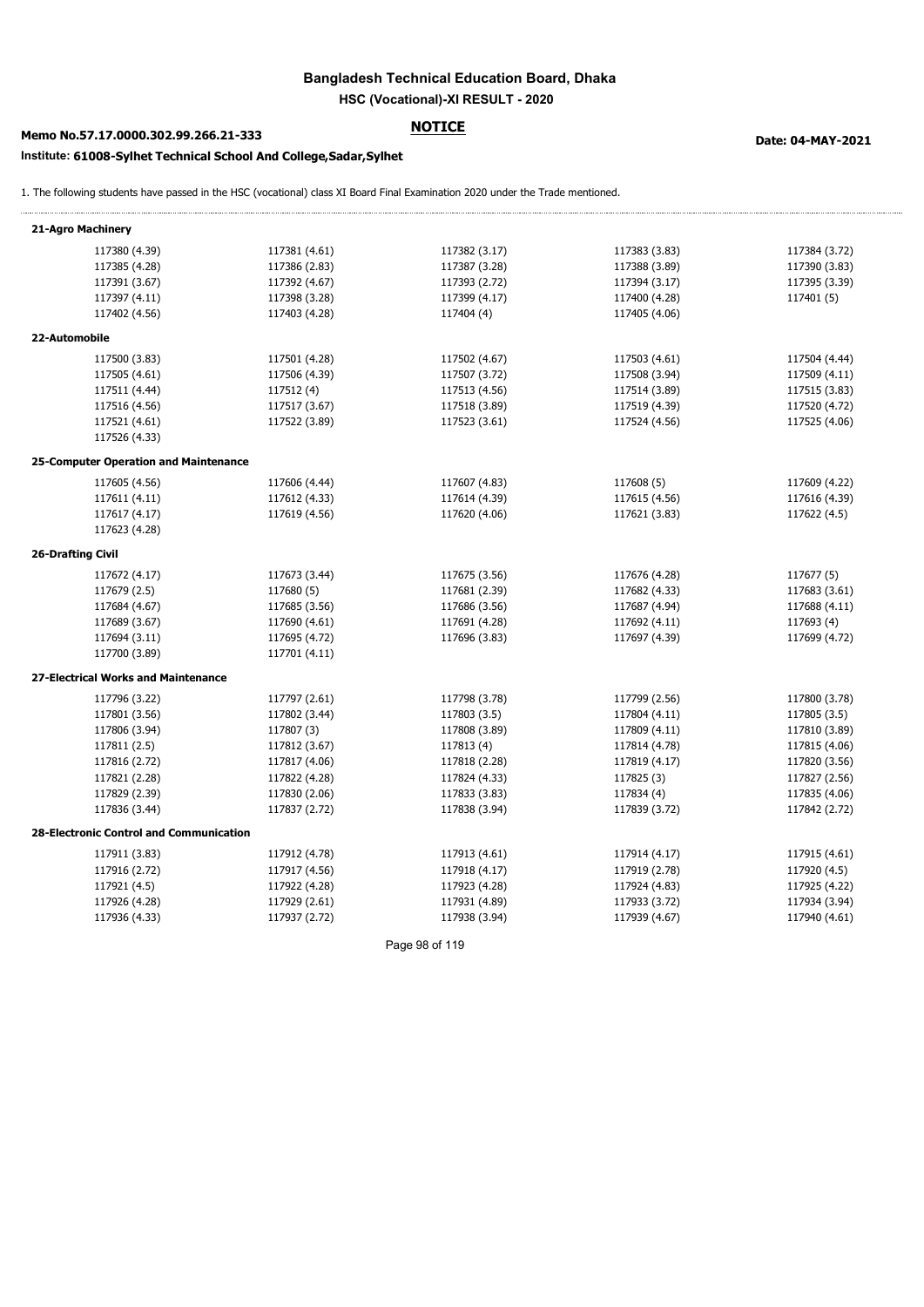|                                             | . The following students have passed in the HSC (vocational) class XI Board Final Examination 2020 under the Trade mentioned.                                                         |                                |                               |                                |
|---------------------------------------------|---------------------------------------------------------------------------------------------------------------------------------------------------------------------------------------|--------------------------------|-------------------------------|--------------------------------|
|                                             |                                                                                                                                                                                       |                                |                               |                                |
|                                             |                                                                                                                                                                                       |                                |                               |                                |
| 117941 (4.56)                               | 117942 (4.17)                                                                                                                                                                         |                                |                               |                                |
|                                             |                                                                                                                                                                                       |                                |                               |                                |
| 30-Machine Tools Operation and Maintenance  |                                                                                                                                                                                       |                                |                               |                                |
| 117984 (3.83)                               | 117985 (3.44)                                                                                                                                                                         | 117986 (3.44)                  | 117987 (3.11)                 | 117988 (3.94)                  |
| 117990 (3.89)                               | 117991 (4.17)                                                                                                                                                                         | 117992 (3.72)                  | 117994 (4)                    | 117995 (3.22)                  |
| 117996 (3.17)                               | 117997 (3.5)                                                                                                                                                                          | 117998 (3.61)                  | 117999 (2.61)                 | 118000 (3.28)                  |
| 118001 (3.94)                               | 118002 (3.72)                                                                                                                                                                         | 118003 (4.61)                  | 118004 (3.72)                 |                                |
| 32-Refrigeration and Air-conditioning       |                                                                                                                                                                                       |                                |                               |                                |
| 118061 (4.11)                               | 118062 (4.06)                                                                                                                                                                         | 118063 (4)                     | 118064 (3.44)                 | 118066 (3.78)                  |
| 118067 (3.78)                               | 118068 (4.17)                                                                                                                                                                         | 118069 (4.11)                  | 118070 (4.06)                 | 118071 (3.78)                  |
| 118072 (4.17)                               | 118073 (4.11)                                                                                                                                                                         | 118074 (4)                     | 118075 (4)                    | 118076 (4.06)                  |
| 118077 (3.61)                               | 118078 (4.44)                                                                                                                                                                         | 118079 (4.11)                  | 118080 (3.11)                 | 118081 (4.39)                  |
| 118082 (3.94)                               | 118083 (4.17)                                                                                                                                                                         | 118084 (3.78)                  | 118085 (3.72)                 | 118086 (3.06)                  |
| 118087 (4.11)                               | 118088 (4.33)                                                                                                                                                                         | 118089 (4.22)                  | 118090 (3.94)                 | 118091 (3.39)                  |
| 118092 (3.17)                               | 118093 (3.89)                                                                                                                                                                         | 118094 (4.17)                  | 118095 (4.11)                 | 118096 (3.89)                  |
| 33-Welding and Fabrication                  |                                                                                                                                                                                       |                                |                               |                                |
|                                             |                                                                                                                                                                                       |                                |                               |                                |
| 118139 (3.83)<br>118165 (4.39)              | 118161 (4.56)<br>118167 (3.83)                                                                                                                                                        | 118162 (4.22)<br>118168 (4.11) | 118163 (3.94)<br>118169 (4.5) | 118164 (4.56)<br>118171 (4.39) |
| 118173 (4.94)                               | 118174 (3.83)                                                                                                                                                                         | 118175 (4)                     | 118176 (4.17)                 | 118177 (4.17)                  |
| 118178 (3.72)                               | 118180 (4.56)                                                                                                                                                                         | 118181 (4.78)                  | 118182 (3.61)                 | 118183 (3.39)                  |
|                                             |                                                                                                                                                                                       |                                |                               |                                |
| 34-Industrial Wood Working                  |                                                                                                                                                                                       |                                |                               |                                |
| 118217 (3.89[Opt-W])                        | 118220 (3.94[Opt-W])                                                                                                                                                                  | 118222 (4.39)                  | 118224 (4.5)                  | 118225 (4)                     |
| 118226 (4.39)                               | 118227 (4.39)                                                                                                                                                                         | 118228 (4.39)                  | 118229 (4.39)                 | 118230 (4.28)                  |
| 118231 (4.06)                               | 118232 (4.11)                                                                                                                                                                         | 118233 (4.44)                  | 118234 (4.44)                 | 118236 (4.44)                  |
| 118237 (4.44)                               | 118238 (4.17)                                                                                                                                                                         | 118239 (4.72)                  | 118240 (4.5)                  | 118241 (4.39)                  |
| 118242 (4.17)                               |                                                                                                                                                                                       |                                |                               |                                |
|                                             | .2. The following Examinees have failed in more than 3(three) Subjects: (FTC -Failed in TC,FTF -Failed in TF,FPC -Failed in PC,FPF -Failed in PF,WTC -Withheld in TC,WTF -Withheld in |                                |                               |                                |
|                                             | F,WPC -Withheld in PC,WPF -Withheld in PF,FIA-Failed in Industrial Attachment,WIA-Withheld in Industrial Attachment)                                                                  |                                |                               |                                |
| 28-Electronic Control and Communication     |                                                                                                                                                                                       |                                |                               |                                |
|                                             |                                                                                                                                                                                       |                                |                               |                                |
| 117930 (81414[ FPF ],<br>82811[ FTF, FPF ], |                                                                                                                                                                                       |                                |                               |                                |
| 82812[ FTF, FPF ],                          |                                                                                                                                                                                       |                                |                               |                                |
| 82891[ FIA ][Opt-F])                        |                                                                                                                                                                                       |                                |                               |                                |
|                                             |                                                                                                                                                                                       |                                |                               |                                |
|                                             |                                                                                                                                                                                       |                                |                               |                                |
|                                             |                                                                                                                                                                                       |                                |                               |                                |
|                                             |                                                                                                                                                                                       |                                |                               |                                |
|                                             |                                                                                                                                                                                       |                                |                               |                                |
|                                             |                                                                                                                                                                                       |                                |                               |                                |
|                                             |                                                                                                                                                                                       | Page 99 of 119                 |                               |                                |
|                                             |                                                                                                                                                                                       |                                |                               |                                |
|                                             |                                                                                                                                                                                       |                                |                               |                                |
|                                             |                                                                                                                                                                                       |                                |                               |                                |
|                                             |                                                                                                                                                                                       |                                |                               |                                |
|                                             |                                                                                                                                                                                       |                                |                               |                                |
|                                             |                                                                                                                                                                                       |                                |                               |                                |

### 28-Electronic Control and Communication